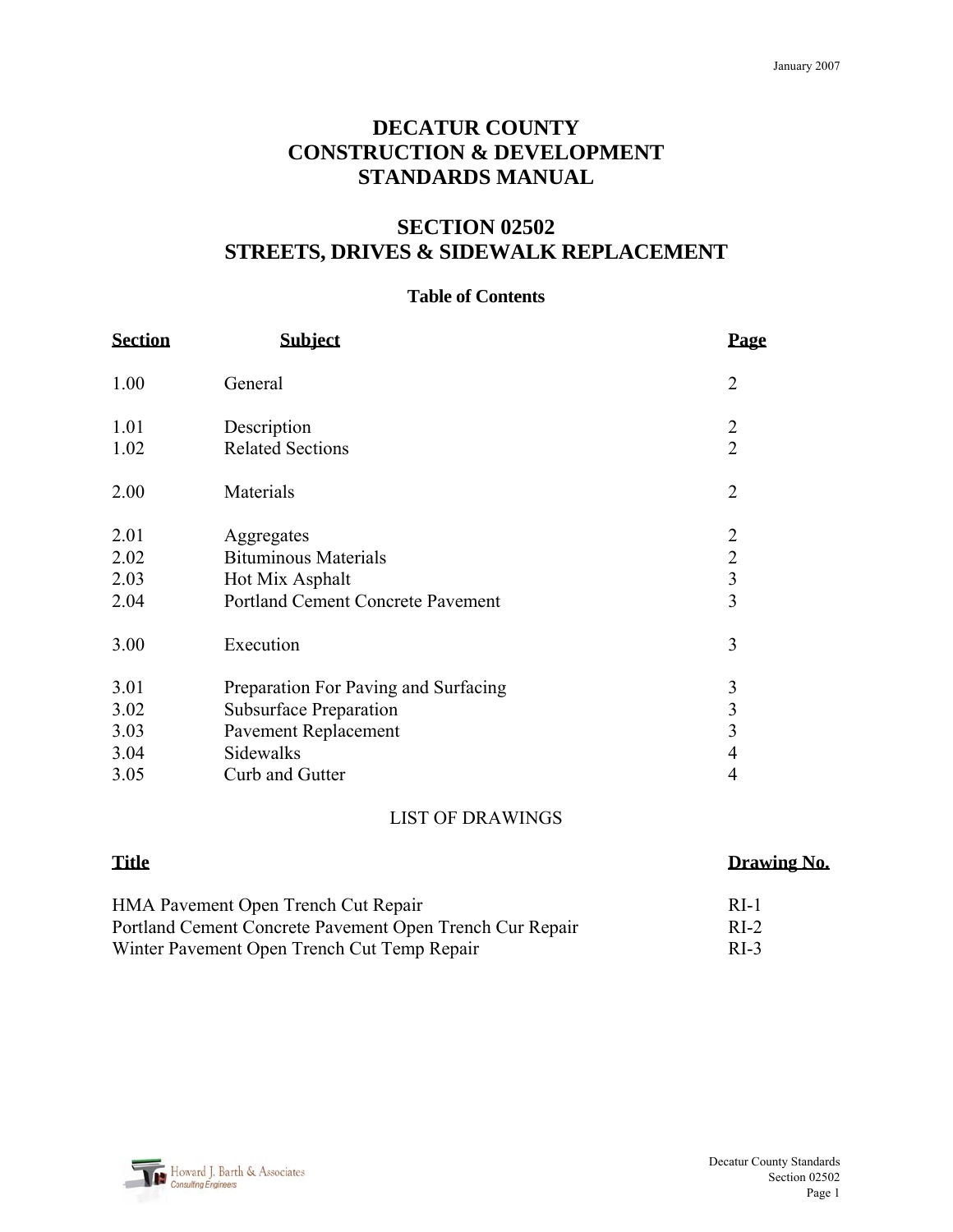### **1.00 General**

#### **1.01 Description**

 A. This section covers all work involved in the repair and replacement of existing streets, roads, highways, drives, parking areas, curbs, gutters, sidewalks, and other paved areas damaged or destroyed during construction of the work for which Decatur County issued a permit.

### **1.02 Related Work Specified Elsewhere**

| $\mathsf{A}$ | Earthwork for Utilities      | Section 02222 |
|--------------|------------------------------|---------------|
|              | B. Paving and Surfacing      | Section 02500 |
|              | C. Landscaping for Utilities | Section 02902 |

 D. Indiana Department of Transportation Standard Specification, latest edition with Supplements, is hereby made a part of this section.

#### **2.00 Materials**

#### **2.01 Aggregate**

- A. Fine aggregates shall consist of natural sand of manufacture sand produced by crushing stone or gravel
	- 1. Fine aggregates used in Portland cement concrete and bituminous pavement shall be free of injurious amounts or organic materials.
- B. Coarse aggregates shall consist of clean, tough, durable fragments of crushed rock, crushed or uncrushed gravel.
- C. Fine and course aggregates shall comply with Indiana Department of Transportation Standard Specification.

### **2.02 Bituminous Materials**

- A. Bituminous Binder and Surface Courses shall conform to Indiana Department of Transportation Standard Specification. Base and Binder may contain up to a maximum of 25% of reclaimed asphalt pavement (RAP) in accordance with Indiana Department of Transportation Specifications.
- B. Tack Coat shall conform to Indiana Department of Transportation Specifications.
- C. Asphalt Cement shall conform to Indiana Department of Transportation Standard Specification.

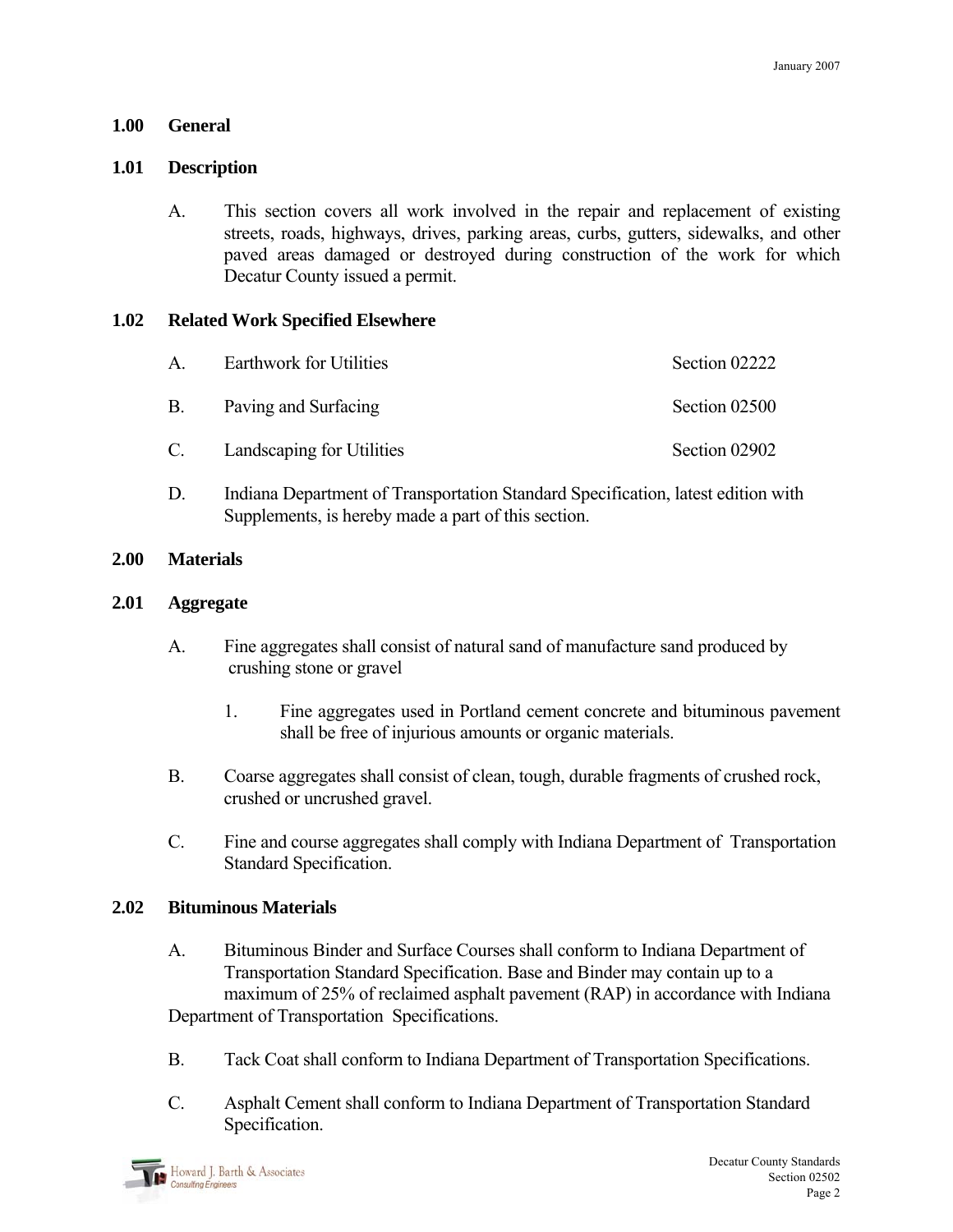- D. Coarse Aggregates shall conform to Indiana Department of Transportation Standard Specifications.
- E. Aggregate for Surface Course Mix shall conform to Indiana Department of Transportation Standard Specifications.
- F. Hauling Equipment shall conform to Indiana Department of Transportation Standard Specifications.
- G. Pavers and Rollers shall conform to Indiana Department of Transportation Standard Specification not less than 10 tons.

### **2.03 Hot Mix Asphalt**

- A. All Hot Mix Asphalt (HMA) materials shall conform to Indiana Department of Transportation Specification.
- B. All course and fine aggregate materials shall conform to Indiana Department of Transportation Specifications.

### **2.04 Portland Cement Concrete Pavement**

A. All Portland Cement Concrete Pavement (PCCP) materials shall conform to Indiana Department of Transportation Specification.

### **3.00 Execution**

### **3.01 Preparation for Paving and Surfacing**

A. Clean areas to be paved or surfaced. Remove temporary pavement materials, which are not a part of the permanent pavement. Remove cold-mix asphalt. Remove deleterious or unsuitable materials.

### **3.02 Subsurface Preparation**

A. Provide 8 inches subbase in locations where pavement is to be placed on a material other than Special Backfill. Subbase shall meet the requirements of Indiana Department of Transportation Standard Specifications.

### **3.03 Pavement Replacement**

A. Replace in kind all pavements encountered with respect to base courses, surface courses, and thickness. Finish elevations, lines, and grades of replacement pavement shall be the same as elevations, lines, and grades of pavement removed, unless otherwise shown on the drawings.

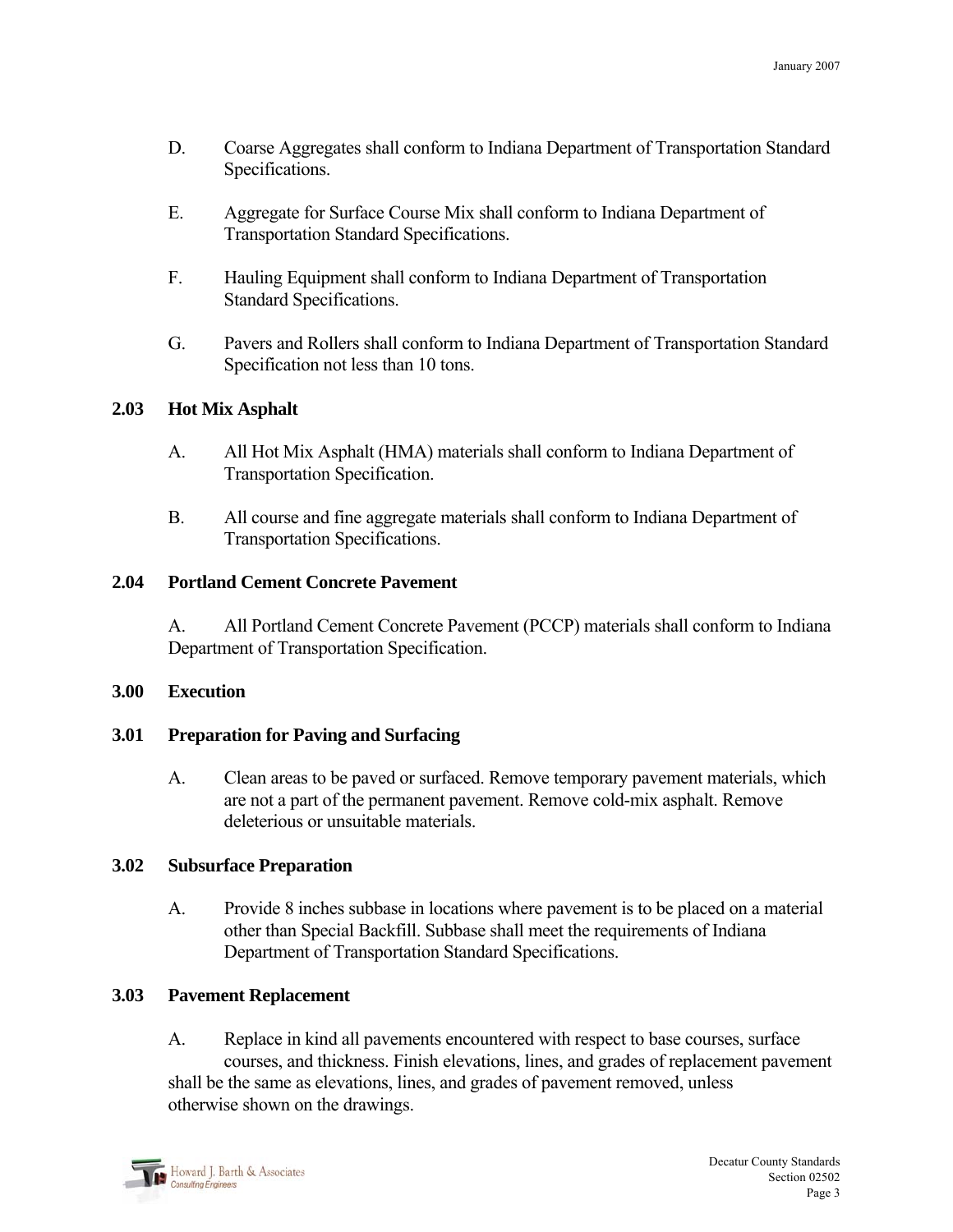- B. Bituminous Pavements: The minimum section for all pavement shall be equal to those called for in Section 02500 - Paving and Surfacing.
- C. Concrete Pavements: The minimum section for all Portland Cement Concrete Pavements reinforced shall be equal to those called for in Section 02500 - Paving and Surfacing.

### **3.04 Sidewalk**

A. Walks shall consist of a coarse aggregate subbase and a reinforced concrete surface. Use No. 53 coarse aggregate for subbase, unless otherwise shown. Concrete shall be 4000 psi concrete.

B. Subbase shall be 2 inches thick, and concrete shall be minimum 4 inches thick.

 C. Walks shall have a fine broom surface finish. Edge, all outside edges of walk and all joints with a wide edging tool.

- D. Walks shall be divided into sections not more than 6 feet in length by dummy joints formed by a jointing tool with  $\frac{1}{4}$  inch wide radius.
- E. Form construction joints around all abutting structures and appurtenances such as manhole, utility poles, hatches, and hydrants. Install ½ inch thick premolded expansion joint filler in construction joints. Expansion joint material shall extend for the full depth of the walk.
- F. Expansion joints shall be placed at 40' maximum spacing.
- G. If existing sidewalk is to be removed and replaced with new sidewalk or new sidewalk extended from existing sidewalk, the existing sidewalk shall be removed to the nearest joint of suitable quality or as directed by the Engineer.

### **3.05 Curbs and Gutters**

A. The construction of curbs, combination curb and gutter, and integral curb and gutter shall be in accordance with these specifications and as approved and shall be in reasonably close conformance with the lines and grades of existing.

 B. Excavation for curbs shall be made to the required depth and the subgrade or base upon which the curb is constructed shall be compacted to a firm, even surface to not less than 95% of maximum dry density as determined in accordance with AASHTO T-99.

- C. Concrete for curbs shall be 4000 psi, as specified previously for Concrete Pavement.
- D. The curbs shall be constructed by the use of wood or metal forms; or if approved, the curb may be constructed using a curb slip form machine. Forms, if used, shall be straight, free from warped or bent sections, and shall extend for the entire depth of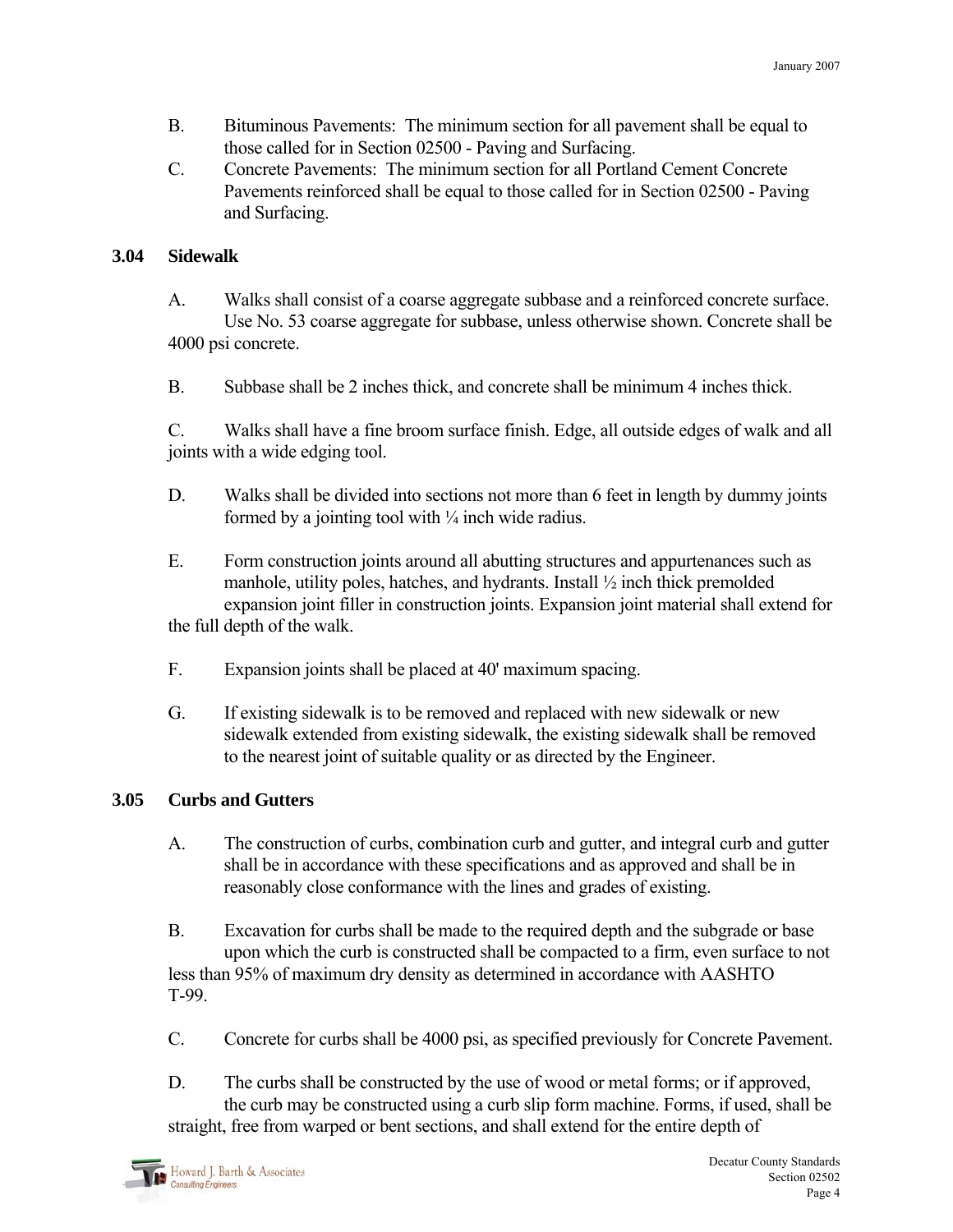the curb and shall be securely held in place so that no deviation from alignment and grade will occur during placement of concrete. The concrete shall be, consolidated by vibration or other acceptable methods. The top of the curb shall be floated smooth and the top outer corner rounded to 3 inch radius.

- E. The face, top, and gutter of curbs shall not have deviations or irregularities of more than ⅛ inch when checked with a 10 foot straightedge.
- F. Construction joints shall be placed at 10 foot intervals. The joint shall be uniform, of ⅛ inch in width, and to a depth of approximately 2 inches. The joint may be saw cut or formed by approved removable strips providing a straight joint at right angles to the length of curb. Joints shall be filled with preformed bituminous joint filler material. Construction joints shall be formed around all abutting structures such as inlets and shall be as specified previously. Construction joints shall be in accordance with INDOT Standard Specifications.
- G. As soon as possible after placing and finishing of concrete, the curbing shall be moistened and kept moist for three days, or cured with the use of a specified membrane compound.
- H. If existing curb is to be removed and replaced with new curb or new curb extended from existing curb, the existing curb shall be removed to the nearest suitable joint.

### END SECTION 02502

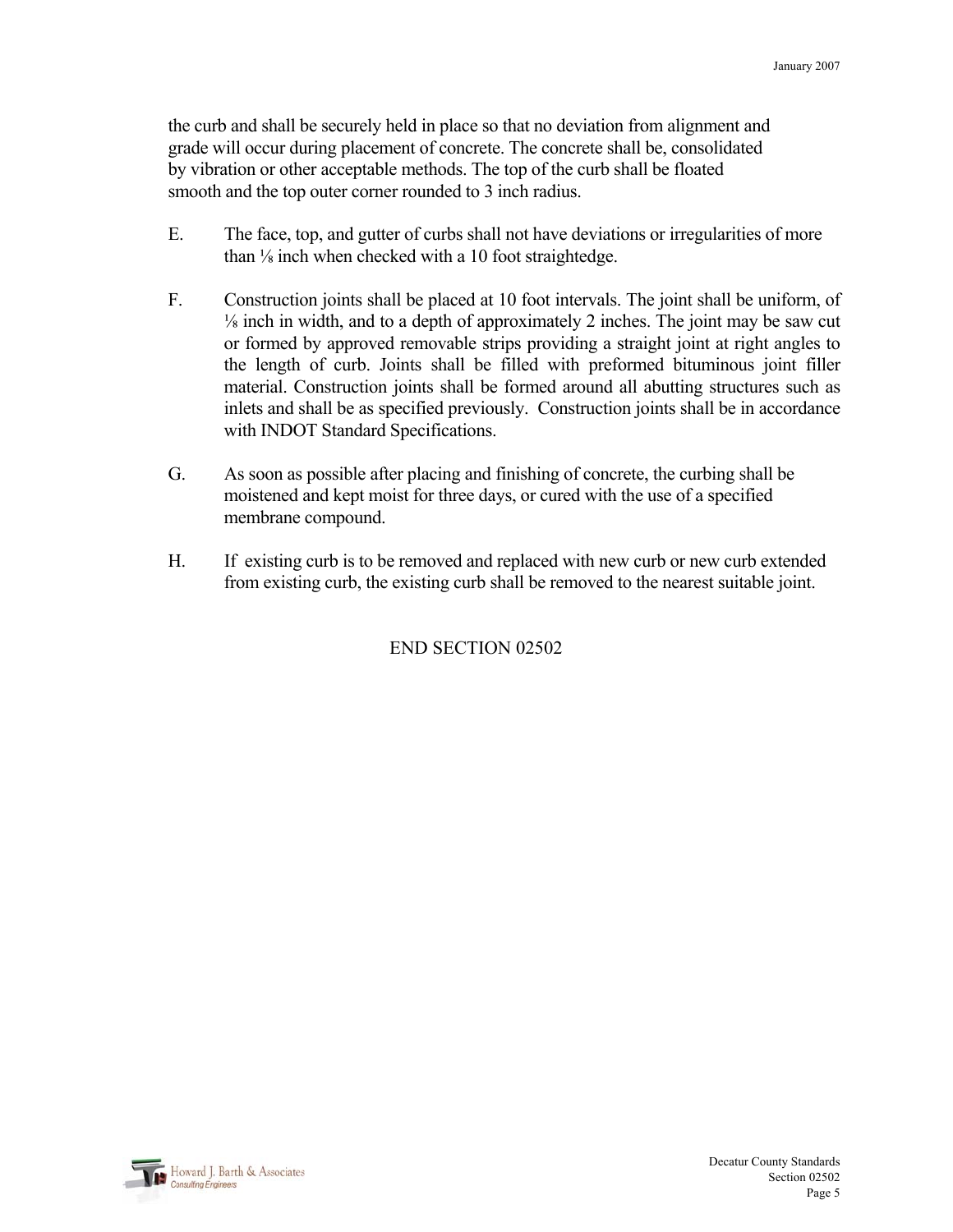January 2007

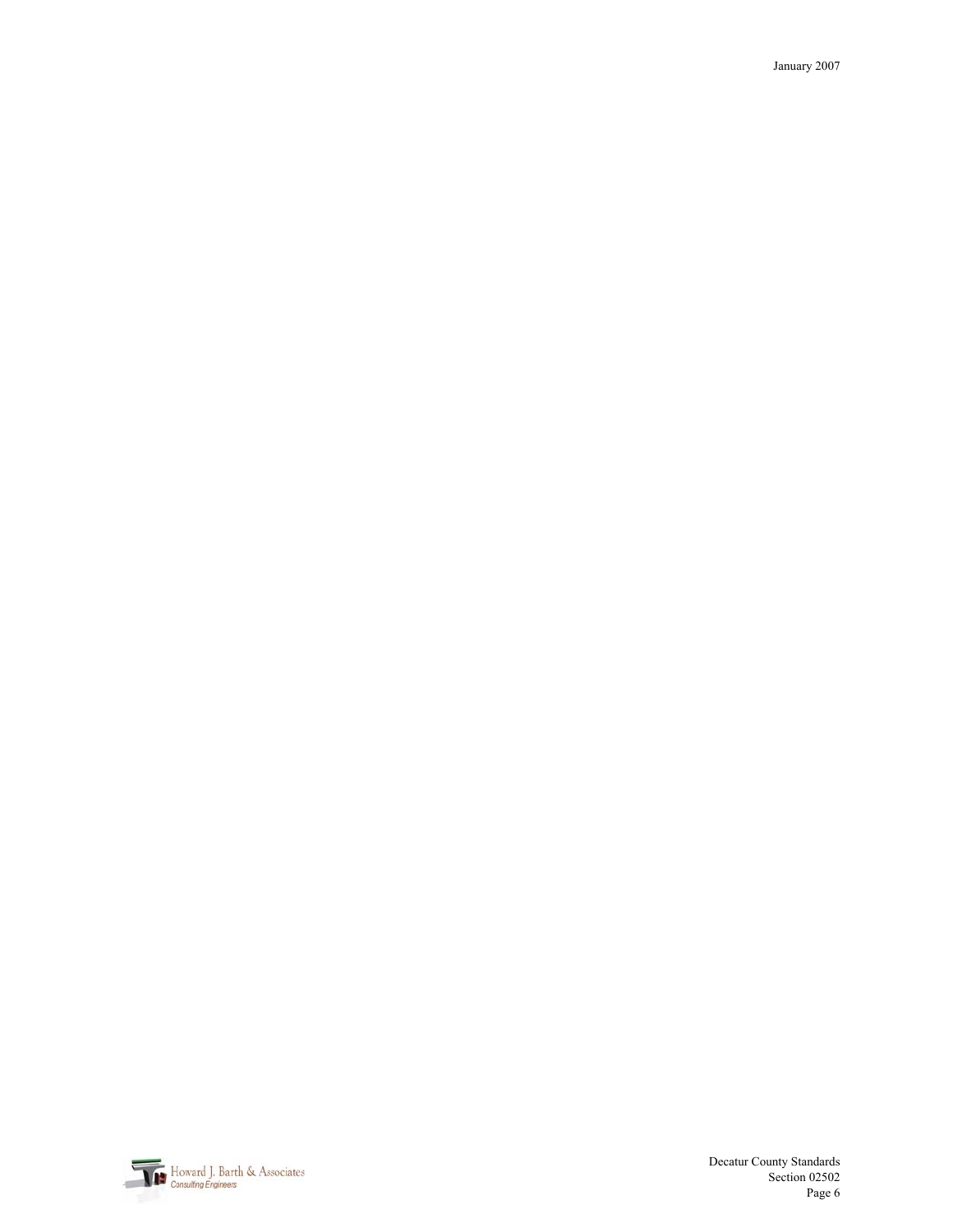

**Construction Standards** 

DCAP Adopted - 01/07

Decatur County Standards Section 02502 Page 7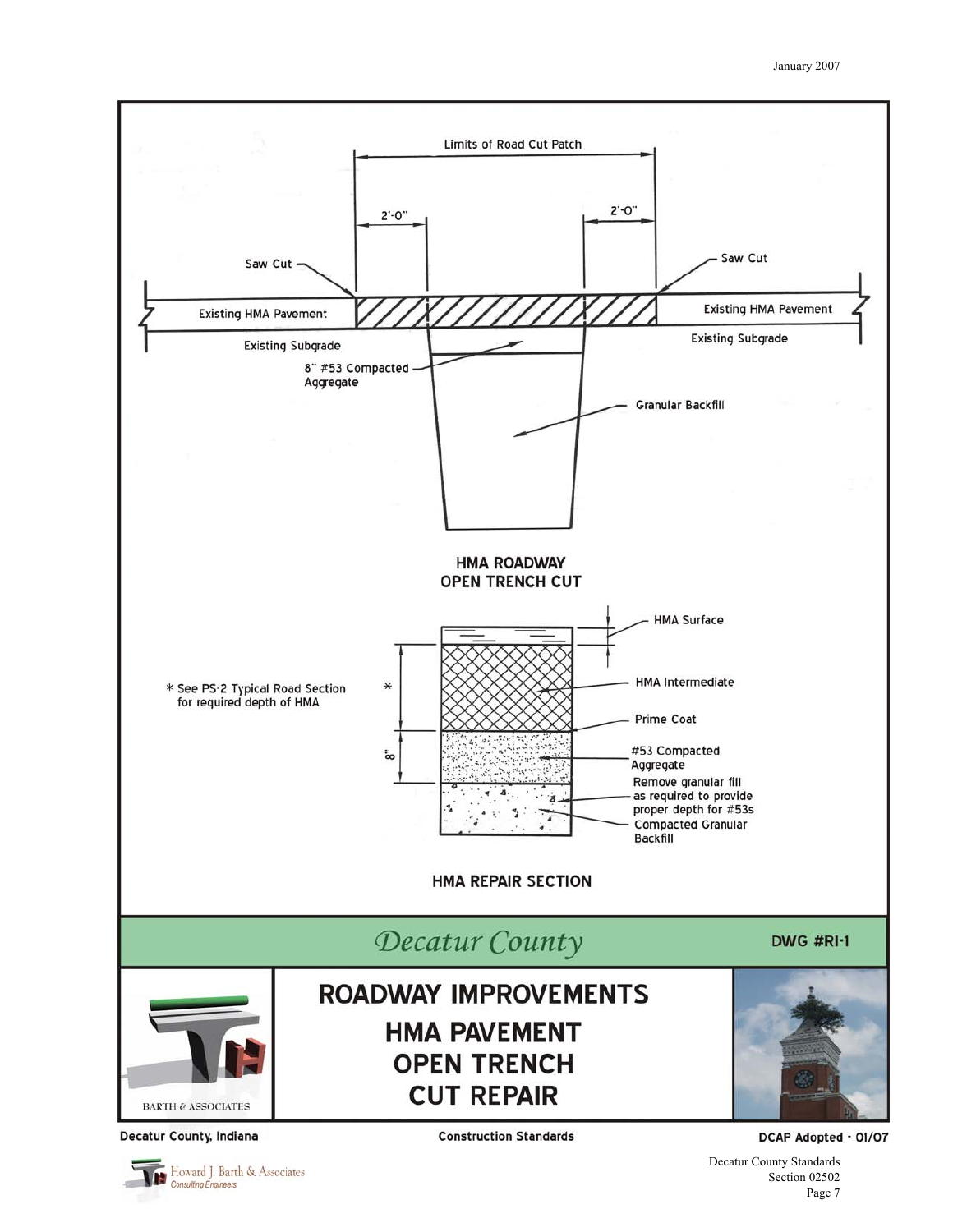

Decatur County, Indiana

Howard J. Barth & Associates

**Construction Standards** 

DCAP Adopted - 01/07

Decatur County Standards Section 02502 Page 8